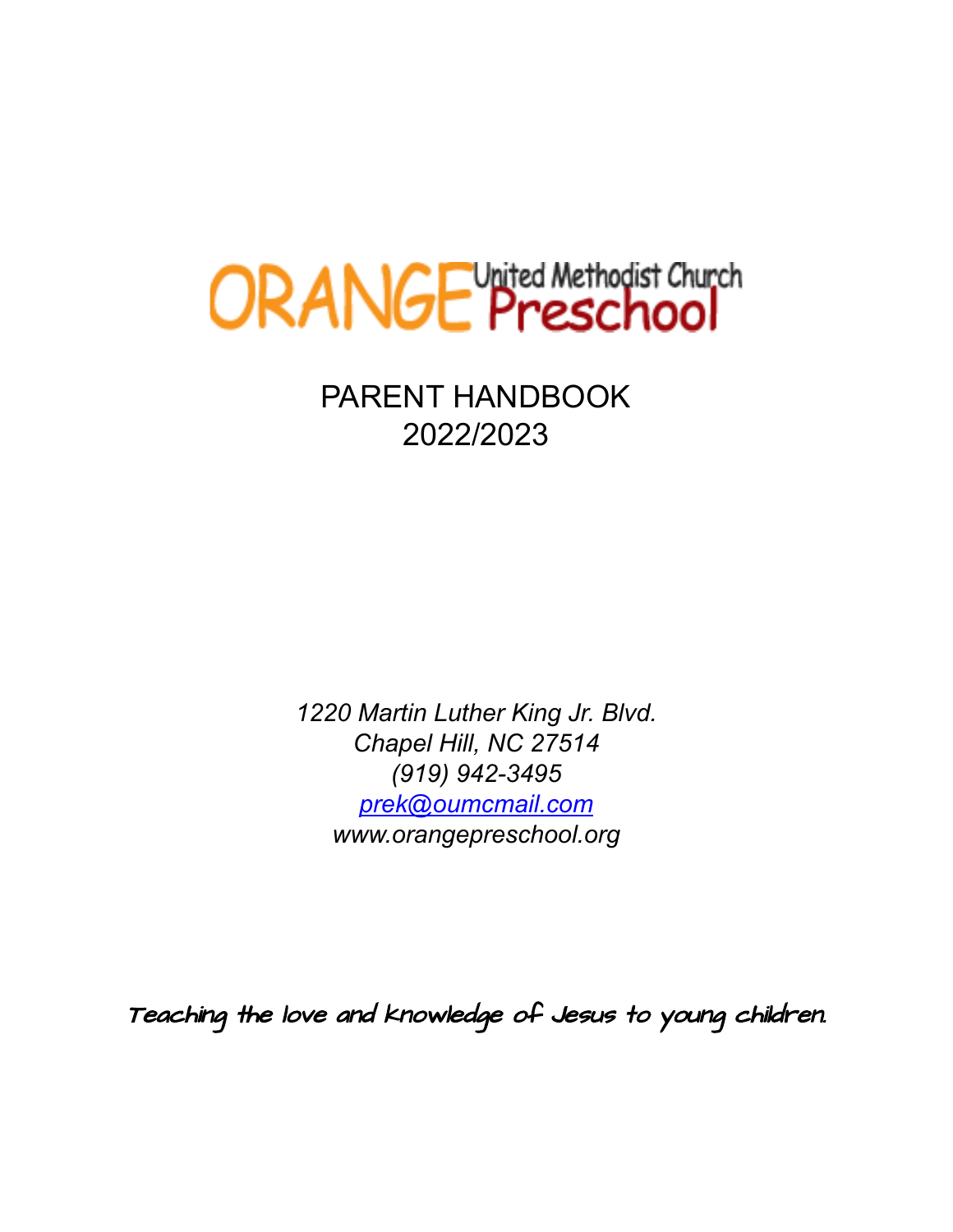#### History

In the Spring of 1984, Orange United Methodist Church began ministering to the needs of parents in the church and community by providing quality morning care and preschool experiences for young children through a Mother's Morning Out program. The name of the program was changed to OUMC Preschool in 1989 as more age groups were incorporated.

Orange Preschool offers a quality educational program for young children, but more importantly it is a Christian preschool. All teachers are hired on the basis of their Christian faith as well as their educational qualifications. The daily curriculum includes prayer, Bible stories, Christian music, and celebration of appropriate religious holidays.

The program is currently serving 126 children. The preschool's reputation for excellence continues to attract the attention of parents looking for qualified programs in which to enroll their children. While Chapel Hill has numerous preschools, parents have regarded OUMC Preschool as providing the highest quality of care and nurturing of their children.

### Statement of Purpose

OUMC Preschool is an outreach ministry of Orange United Methodist Church. It is our purpose to provide a Christian preschool for children that will draw them and their families into a close relationship with Jesus Christ and His Church. Under the guidance of qualified, Christian teachers, this school provides an educational program, which considers the developmental needs of the children and emphasizes growth in all

areas: spiritual, social, emotional, physical, and intellectual.

### Orange UMC Preschool Philosophy

At Orange United Methodist Preschool, we recognize each child as a unique gift from God. Our primary objective is to provide a safe, loving environment that enables children to explore and develop their abilities comfortably and at their own pace. Through our nurturing environment, we hope to foster confidence and an enthusiasm for learning about the world around us that will last a lifetime. We encourage self-discipline, kindness, and community building, so that each child will learn to work well within a group.

### Curriculum and Goals

The curriculum is thematically based with a Christian component. The Christian holidays are celebrated, a blessing is said before snack, and we visit the Sanctuary once a week for music, Bible story and prayer.

The focus of the curriculum is age appropriate for each class. The overall goals include: Building self-esteem, social, emotional, and self help skills Development of fine and gross motor skills Experience with logical thinking, reasoning and problem solving skills Development of language and literacy skills Participation in imaginary play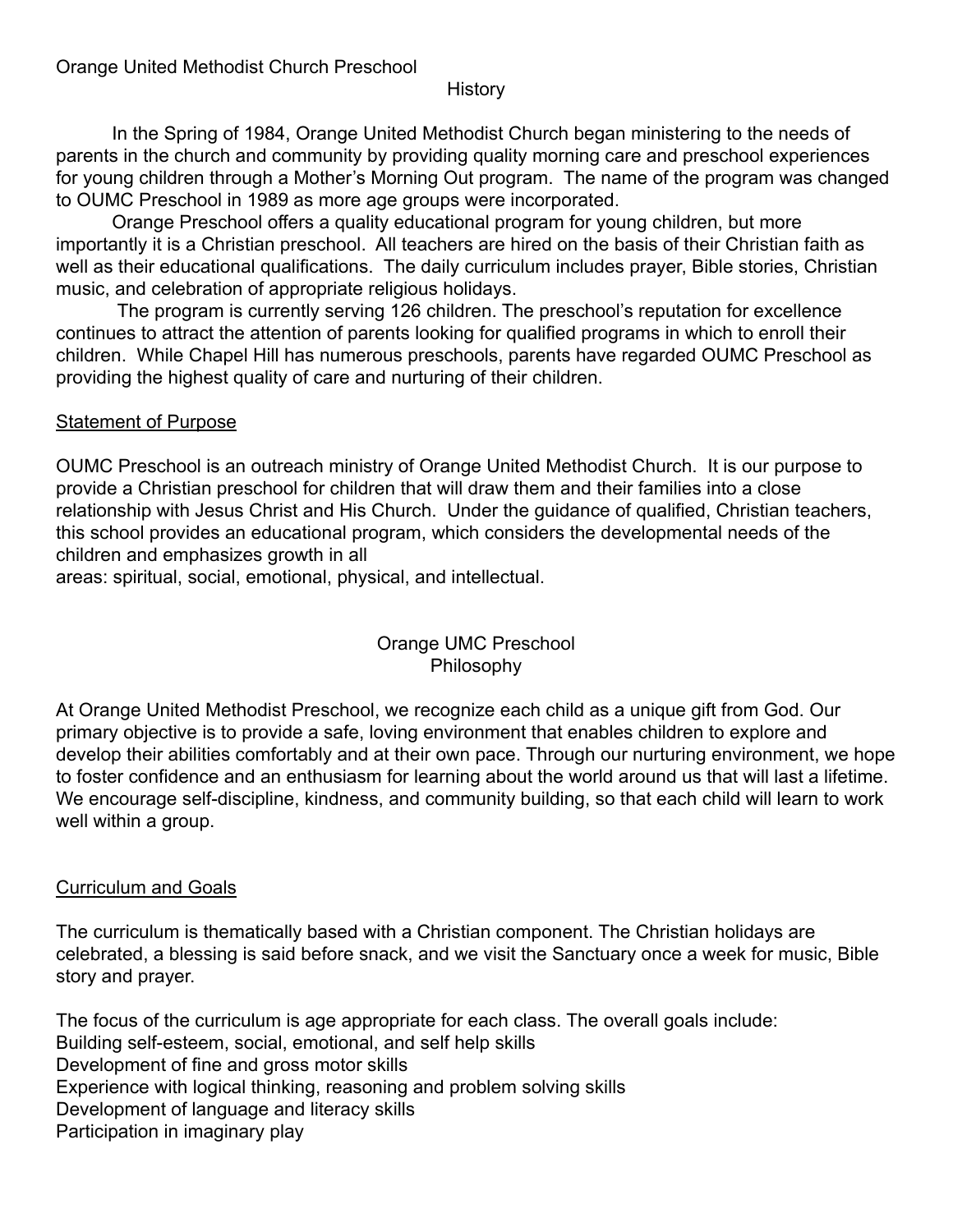# Music

Music is an important part of language development. It encourages listening, and provides repeating, imaging, and fast and slow concepts. Music and creative movement are offered one day per week for all classes. We have a wide variety of instruments for the children.

# **Science**

Our science program of exploration and discovery is offered one day per week for our 4-year-olds and 3-year olds. This hands-on time is used to investigate, observe, and test a hypothesis.

Below is a list of opportunities we provide all children in our care. Many of the experiences are similar for all age groups, with the children being able to take on more responsibility and use their materials in varying, more complicated ways as they mature.

The children will have the opportunity to:

# **Spiritual**

- Become familiar with worship and praise in the Church Sanctuary.
- Rejoice in the love of God by praying to, praising in song and talking about God.
- Celebrate Christian holidays.

# Social

- Build relationships with peers and adults.
- Resolve conflicts using words rather than physical contact.
- Encounter the joys and difficulties involved in group play. Sharing is HARD!
- Observe caregivers using and practice using courtesy and kindness to others through actions such as saying "please", "thank you" or comforting someone who is sad.
- Become aware that life is made up of many rules that change according to the situation. Example – loud voices are for outside.

# Emotional

- Have hugs, cuddles and a warm lap to sit on whenever needed.
- Express their own emotions and witness others express emotions.
- Develop self help skills by being encouraged to help keep room organized, dispose of trash appropriately, wash hands, clear away own snack items when finished, and put on/take off necessary outside clothing.
- Say "I did it" and hear praise for their accomplishments.
- Make their own choices for daily activities from a number of centers. This values their ideas, strengthens decision-making skills, allows independence, and develops time management and a sense of time. (Example – a child chooses to spend all of his/her time building with blocks, but is upset when the paints are put away and he/she has no picture to take home. The next day he/she may use their time differently).

# Physical

- Identify various body parts and experiment with the movement of each using song, dance, music and fingerplays.
- Practice gross motor skills (running, climbing, jumping, etc.) through outdoor play.
- Strengthen fine motor and eye/hand coordination skills through numerous activities such as catching bubbles, coloring, stringing items, puzzles, stacking, cutting, weaving and playing with small manipulatives.
- Explore various materials using all the senses sight, sound, taste, smell, and touch.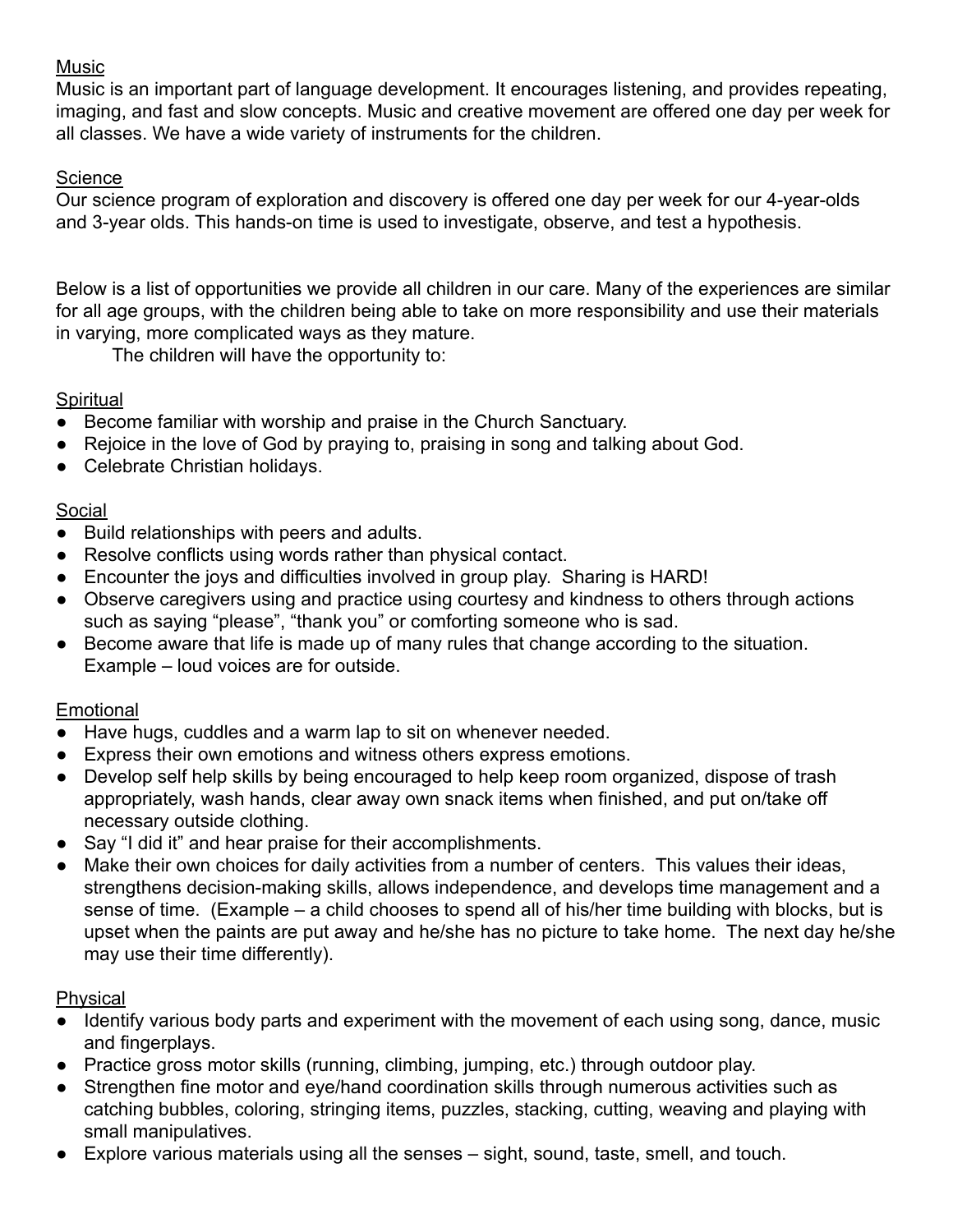Intellectual

- Play! We realize that an abundance of play at this stage provides a crucial foundation for academic skills needed later. Through play, children develop an understanding of the world around them, build relationships and explore (ultimately mastering) skills at their own pace.
- Explore language by speaking own ideas, listening to others, singing, reading stories and observing words in a print rich environment.
- Express their creativity by making their own unique artwork. We provide a large amount of different art materials for the children to use to express themselves.
- Become familiar with numbers through counting items as a group, singing songs involving adding or subtracting items, estimating, viewing items grouped in different amounts and changing those groupings.
- Compare, contrast, sort, match and classify everything.
- Explore the natural world around us and then bring items inside for further study.
- Identify shapes, colors, and objects using items in our environment.
- Develop a sense of time by experiencing and discussing lengths of time such as a minute, hour, day, week, month, and year.
- Build and tear down using many materials such as wooden blocks, legos, pegs, and foam shapes. Building requires imagination, balance, understanding of basic physics and a sense of spatial relationships.
- Have ooey, gooey fun. Sensory experience such as sand, water, play dough, silly putty, cornstarch, clay, bird seed, macaroni and shaving cream brings out the scientist in all of us.

Orange UM Preschool teaching staff has years of experience in early childhood development. We endeavor to provide a foundation of concepts and readiness skills in our classrooms that will prepare your child for kindergarten.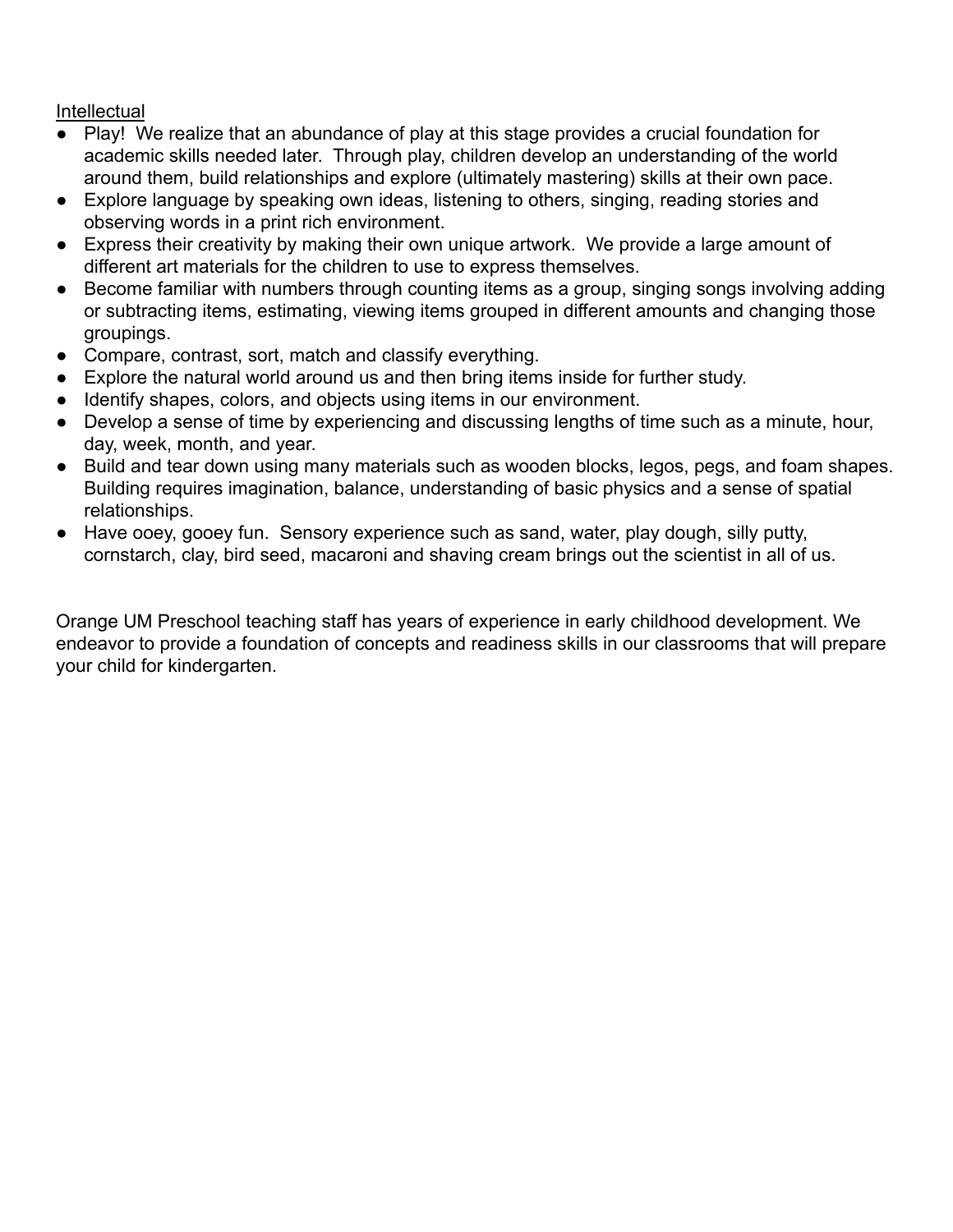Orange United Methodist Preschool is governed by a Preschool Advisory Committee of Orange United Methodist Church. All committee members are Orange United Methodist Church members.

Preschool Advisory Committee

**Chairperson** 

Preside over monthly committee meetings. This position requires membership in Orange United Methodist Church.

#### **Treasurer**

Manages all accounts and gives financial reports at meetings. This position is held by the Financial Secretary of Orange United Methodist Church.

### **Secretary**

Records minutes of each meeting and distributes typed copies to committee members in a timely manner.

Trustee Representative

Represents the trustee board of Orange United Methodist Church.

### Parent Representatives

Brings to the committee any suggestions ideas and other communications from parents of the preschool.

Children's Ministries Representative Represents Children's Ministries of Orange United Methodist Church.

Staff Parish Relations Committee Representative

Represents the Orange United Methodist Church SPRC.

### Early Childhood Education Representative

Serves as a resource to the committee as it makes child development decisions.

### Teacher Representatives

Brings ideas and suggestions of the staff to the committee.

Preschool Director

Responsible for the day-to-day operations of the OUMC Preschool.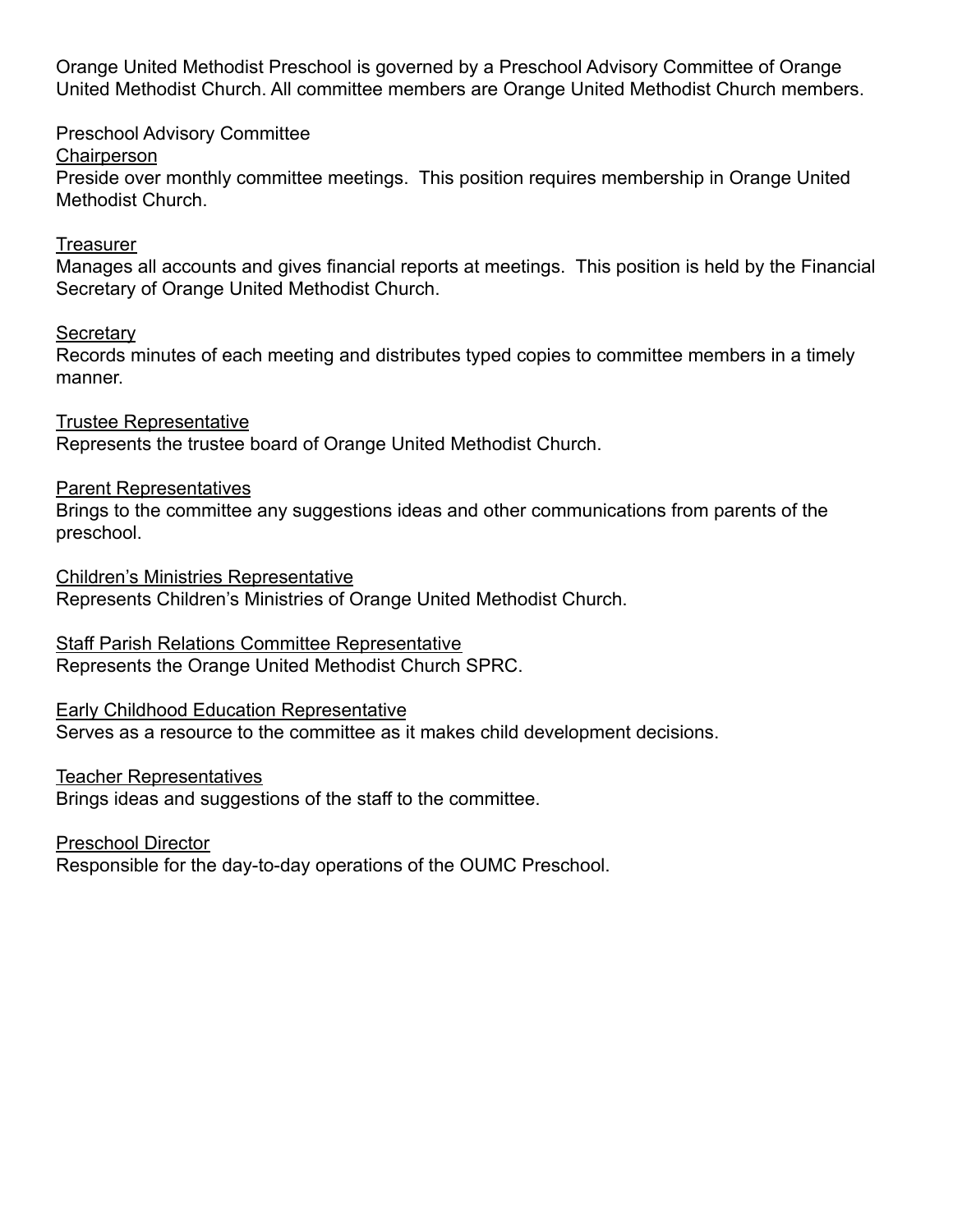#### Orange UMC Preschool Policies Registration and Tuition Information

Applications are accepted year around. A \$30 application fee payable to Orange Preschool is due upon submitting an application to the preschool.

OUMC Preschool operates for 37 consecutive weeks with breaks at Christmas and Easter. Starting after Labor Day and running through the 3<sup>rd</sup> week of May. The calendar will be available on the website and printed copies May 1st.

#### Entrance Requirements

All children attending Orange UMC Preschool must have a medical form completed by their child's physician yearly. A copy of Official immunization records must be on file by the first day of preschool. All children must have the state required immunizations to attend Orange Preschool.

Children must reach the appropriate class age by August 31 of the enrollment year. There are 2 teachers in every class.

#### Operating Expense/Supply Fee/Snack Fee

The supply fee and Snack fee are paid at time of registration. Snacks are provided by the preschool. All payments are non-refundable.

One month's tuition is collected in advance (due May 1st) when accepted into the preschool program. This advance payment will pay for the last month of preschool (the following May).

Tuition is bank drafted on the 1st of each month, Sept - April. If you are having difficulty making your tuition payment please contact the director immediately.

| <b>Class</b> | Days/Week   | <b>Class Size</b> | <b>Tuition</b><br>per month | <b>Supply Fee</b><br>per year | <b>Snack Fee</b><br>per year |
|--------------|-------------|-------------------|-----------------------------|-------------------------------|------------------------------|
| 2-year-old   | $3$ (M/W/F) | 10                | \$295                       | \$150                         | \$100                        |
| 2-year-old   | 2(T/Th)     | 10                | \$220                       | \$100                         | \$75                         |
| 3-year-old   | $5(M-F)$    | 12                | \$435                       | \$250                         | \$250                        |
| 3-year-old   | $3$ (M/W/F) | 12                | \$295                       | \$150                         | \$100                        |
| 3-year-old   | 2(T/Th)     | 12                | \$220                       | \$100                         | \$75                         |
| 4-year-old   | $4$ (M-Th)  | 12                | \$380                       | \$200                         | \$125                        |
| 4-year-old   | $5(M-F)$    | 14                | \$435                       | \$250                         | \$150                        |

Class Composition and Tuition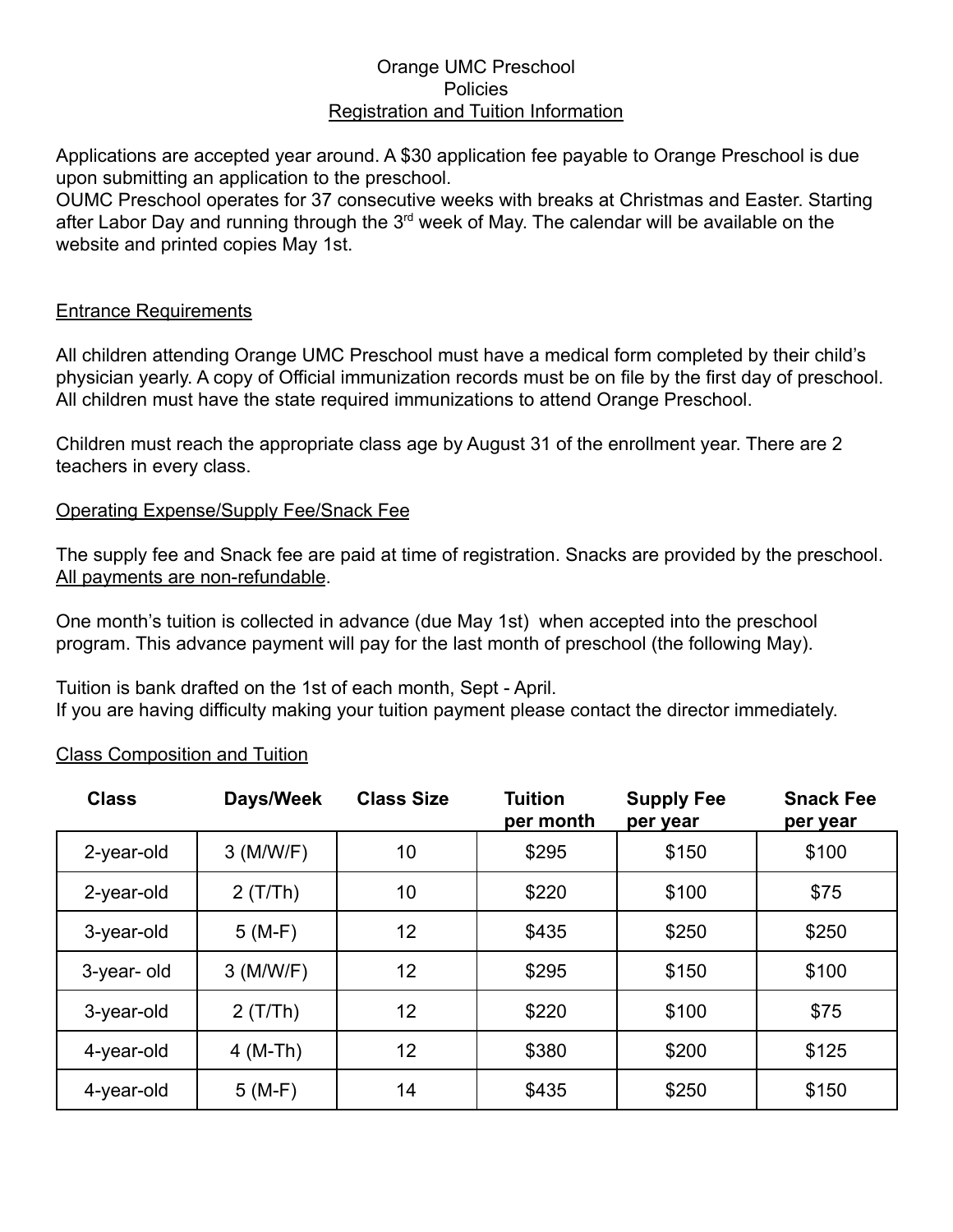### **One-year-old Class**

Children must be 12 months old by April 1st, to enter the one-year-old class in the fall. The maximum number of children in this class is 6 with 2 teachers.

This class is offered Monday and Wednesday.

Supply fee is \$100 Snack fee is \$75 Tuition is \$220

Priority registration occurs in January. Priority for admission is as follows:

- 1. Currently enrolled
- 2. Church members
- 3. Siblings of currently enrolled
- 4. Community enrollment starts February 1st

### **Scholarships**

A limited number of scholarships are available to qualified students. Applications are available on the website at orangeprechool.org or upon request from the director. Scholarship applications are due April 1st.

### Withdrawal Notice and Fee

If it is necessary to withdraw your child from the preschool, please notify the Director. **30 Day notice is required.** Parents are responsible for tuition through the end of the school year, unless a replacement is found.

### Repeating a Class

A child repeating a class will not get priority over new children except as recommended by teachers and the Director after parental consultation. Please advise the Director and teacher in September, if you are considering this as a possibility.

### Special Needs Children

The OUMC Preschool staff is not specifically trained to handle all special needs, OUMC Preschool will accept special needs children into the program provided the special needs can be met within the health and safety capabilities of the school. Because special needs are greatly diversified, teachers are constantly evaluating the children's progress and making referrals to parents whenever necessary. If an OUMC Preschool child is working with an outside professional, the child's teacher should have access to this professional to ensure the best possible learning environment for that child.

In the event that a special need becomes apparent for the first time during the course of a school year at OUMC preschool, the OUMC preschool staff will strive to collaborate with the child's parents in determining what evaluation may be necessary, and after a period of assessment, whether OUMC preschool remains an appropriate placement for the child. We, of course, will strive to keep all children who start a school year here in our program; however, there are occasions when this may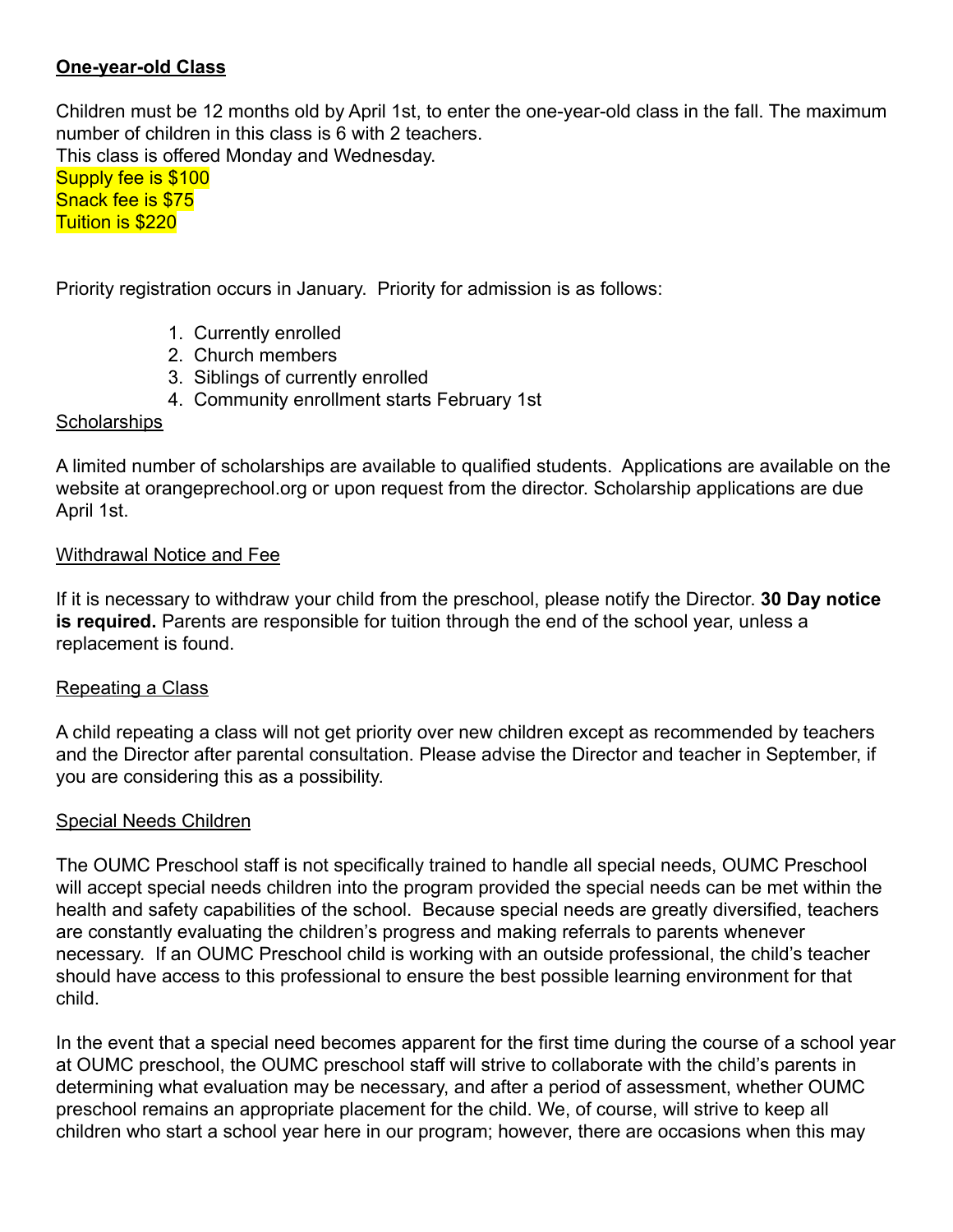not be in the best interest of the child as determined by our staff and/or any professional consultant who is involved.

### Policy for Potential Dismissal

If a child does not respond to repeat disciplinary actions, is a threat to other children, or is a serious disruption to the classroom, then the following steps are taken:

- **1.** A conference between parents and teachers is called with written documentation of the disruptions in the classroom.
- **2.** A letter informing the parents of improvement or regression is sent two weeks after the initial conference.
- **3.** A follow-up conference is held no more than four weeks after the first meetings. If the behavior has not improved, the child is dismissed from the program. If at all possible, a two-week grace period is given to the parents and the child so that arrangements can be made.

### **School hours - 9:00 am - 12:00 pm**

Please be punctual. It is very important to your child to begin the day on time with his/her classmates. Pick up time is between 12:00 -12:05. A \$10 late fee will be assessed if your child is picked up after 12:05.

### Drop Off Procedures

Preschool drop off is at 9:00 am. We will have a check in table at the top of the sidewalk. Your child will be checked in and escorted to the playground by one of your child's teachers. In the event of rain or cold under 32° drop off and pick up will be in the fellowship hall. Good hygiene helps reduce germs. Have your child go to the restroom and wash hands before coming to preschool.

### Pick Up Procedures

### **3-year-old and 4-year-old Classes**

Orange preschool uses a car line pickup system for our 3 and 4 year old classes. The car pickup line is in the back parking lot behind the playground.

- 1. Place school-issued name placards in the car window where they are easily seen. The best position is on the sun visor with a rubber band to secure.
- 2. Enter the 3-year-old lane to the right. 4-year-old lane to the left. Lanes will be marked with orange cones.
- 3. Pull your car all the way forward to the first cone.
- 4. A teacher will take your child to your car. You may pull around to the other side of the parking lot to secure your child in their carset.

If a person other than a parent picks up your child, they must be listed on your child's personal information sheet and show a valid driver's license. If your child is going home with someone other than the parent or babysitter, please complete the permission form indicating who is to pick up the child.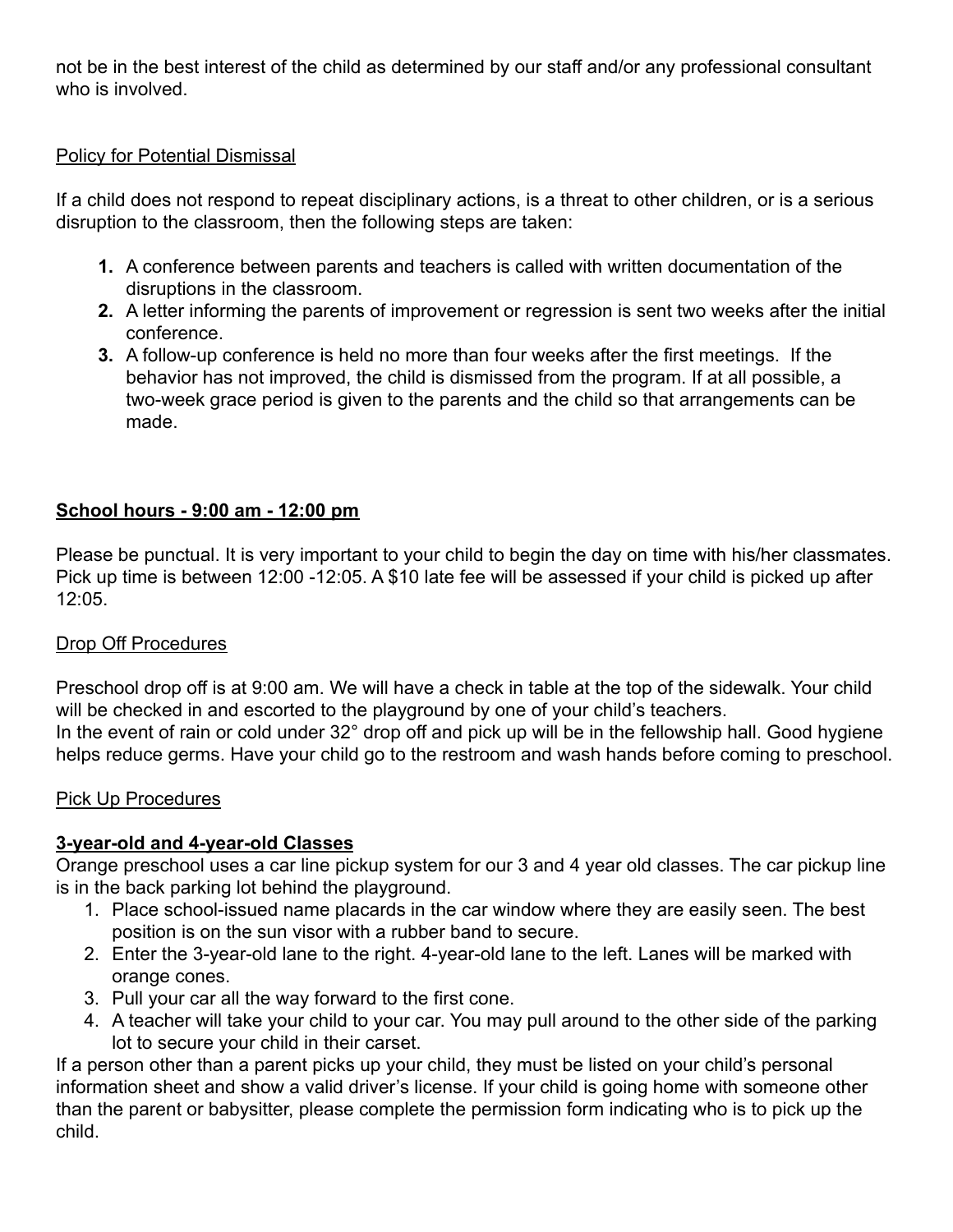### **1-year-old and 2-year-old classes**

1's and 2's will be picked up from the playground. Please park in the front parking lot. 3's and 4's will be picked up in the back parking lot.

**All siblings** will be loaded with the youngest child. (ie: if you have a 4 yr old and a 2 yr old, we will have both children together on the playground.)

**School Closing** Inclement Weather

In case of inclement weather, emails will be sent out if there is a change to our regular schedule. OUMC Preschool will follow CHCCS school district inclement weather closings most of the time. Tuition will not be refunded for days missed due to inclement weather. It is Orange Preschool's policy **not** to make up snow days.

We are concerned about the safety of everyone driving on icy roads.

In case of inclement weather, please refer to WRAL [www.wral.com;](http://www.wral.com) or WTVD www.abc11.com for an announcement of our school's closing. Please refer to WRAL or WTVD for closings rather than calling the Church office, teachers, or the Director.

We are listed under private schools and large daycares.

#### Snacks and Lunches

#### **Snacks**

**All children will need to bring a water bottle to school everyday. Please label your child's water bottle.** All snacks are provided by the preschool. We will have a fruit or dairy and a cracker choice. All allergies will be accommodated.

Notify your child's teacher, if you would like to celebrate your child's birthday with a special treat.

### Lunch Bunch

This program is an extension of the school and provides an environment where children can enjoy lunch, friends and play. Each child is asked to provide his or her own lunch box and drink. Label the outside of the lunch box and any individual containers. Parents should pack lunches that will be safe without refrigeration during the morning. Remember to provide appropriate eating utensils if needed. Simple, nutritious meals are appreciated. Lunch Bunch is offered on Monday - Thursday, meeting from 12:05 until 12:55 p.m. Three and four year olds who are **fully potty trained** and can handle their bathroom needs independently may register for the Lunch Bunch program on the days they attend school. The cost is \$10.00 per day for drop in service and flexible scheduling.

Children will be picked up in their classrooms, guided through hygiene routines, and brought to the designated room by the Lunch Bunch adults. When picking up your child, please park in the front parking lot and pick up your child from the playground.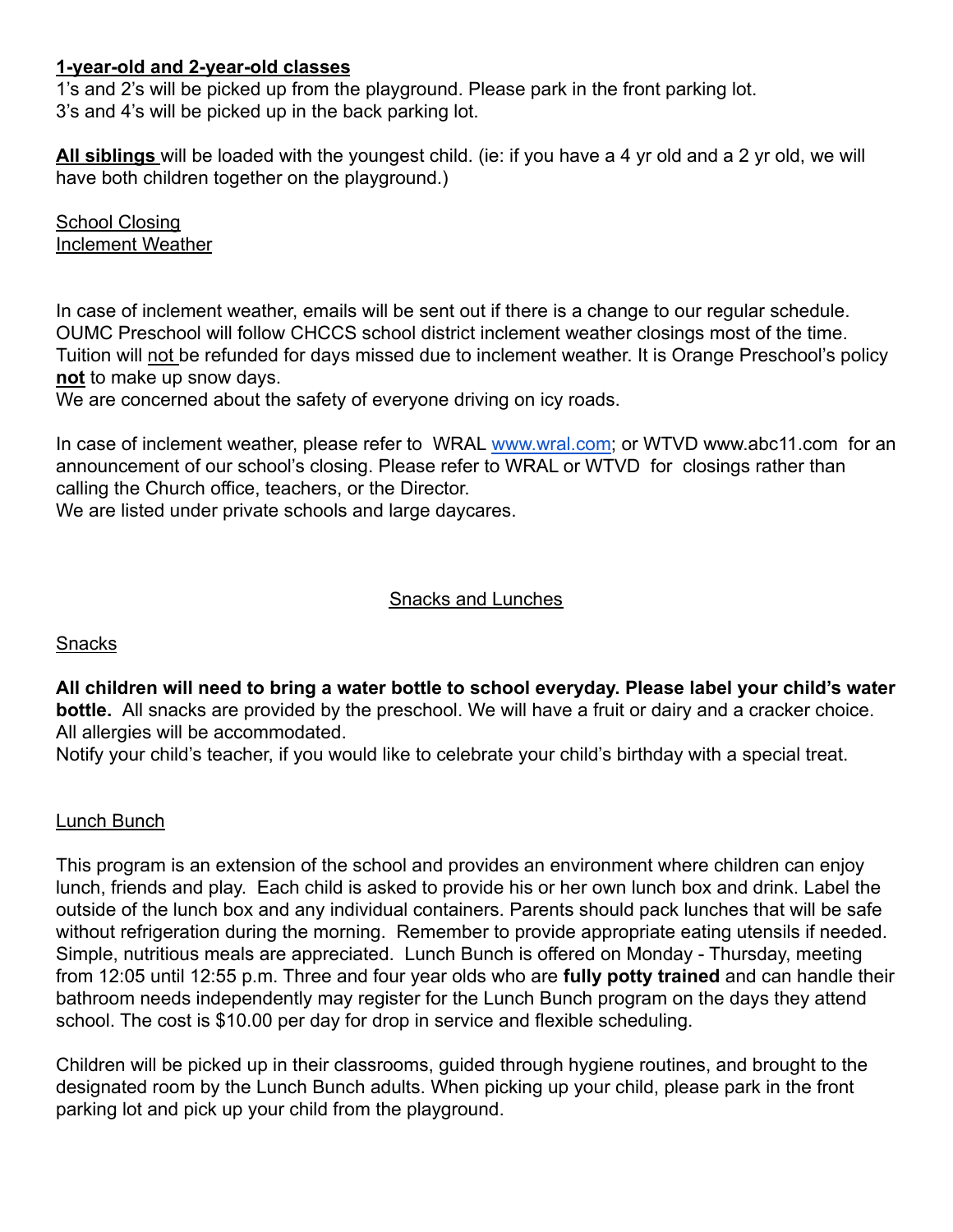During inclement weather, lunch bunch will be held downstairs in classrooms, after children have finished eating they will be in the fellowship hall for pick up.

The program begins during the second week of school and ends the third week of May.

# **Your Lunch Bunch payment will be added to your monthly bank draft.**

# Illnesses and Emergencies

### **Illness**

Children should not attend preschool if their disease, illness or injury presents a significant risk to themselves or others.

Parents should ask the following questions before sending or excluding children from preschool.

- 1. Does the child's illness keep him/her from comfortably taking part in activities?
- 2. Does the child need more care than the staff can give without affecting the health and safety of other children?
- 3. Could other children get sick from being near your child?

If the answer to either of these questions is yes, then the child should not go to preschool.

Illnesses for which a child should be excluded from preschool include: chicken pox, bloody diarrhea, fever, lethargy, sudden breathing difficulties, and any undiagnosed rash that is accompanied by fever.

Children should not be sent to preschool if they have had the following in the previous 24 hours:

- Diarrhea- watery stools or decreased form of stool that is not associated with change of diet with frequency exceeding 2 more stools above normal for that child.
- Vomiting more than 2 times unless the vomiting is determined to be caused by a non-communicable condition.
- Fever

Children should not attend preschool for the following until they have been on antibiotics for 24 hours:

- Purulent conjunctivitis defined as pink or red conjunctiva with white or yellow eye discharge
- Impetigo
- Strep throat

# **Medications**

Teachers are not allowed to administer any medications to children during preschool. Exceptions will be made when dealing with chronic illness such as inhalers, etc. Prescribed medication shall be in its original container with written instructions for dosage.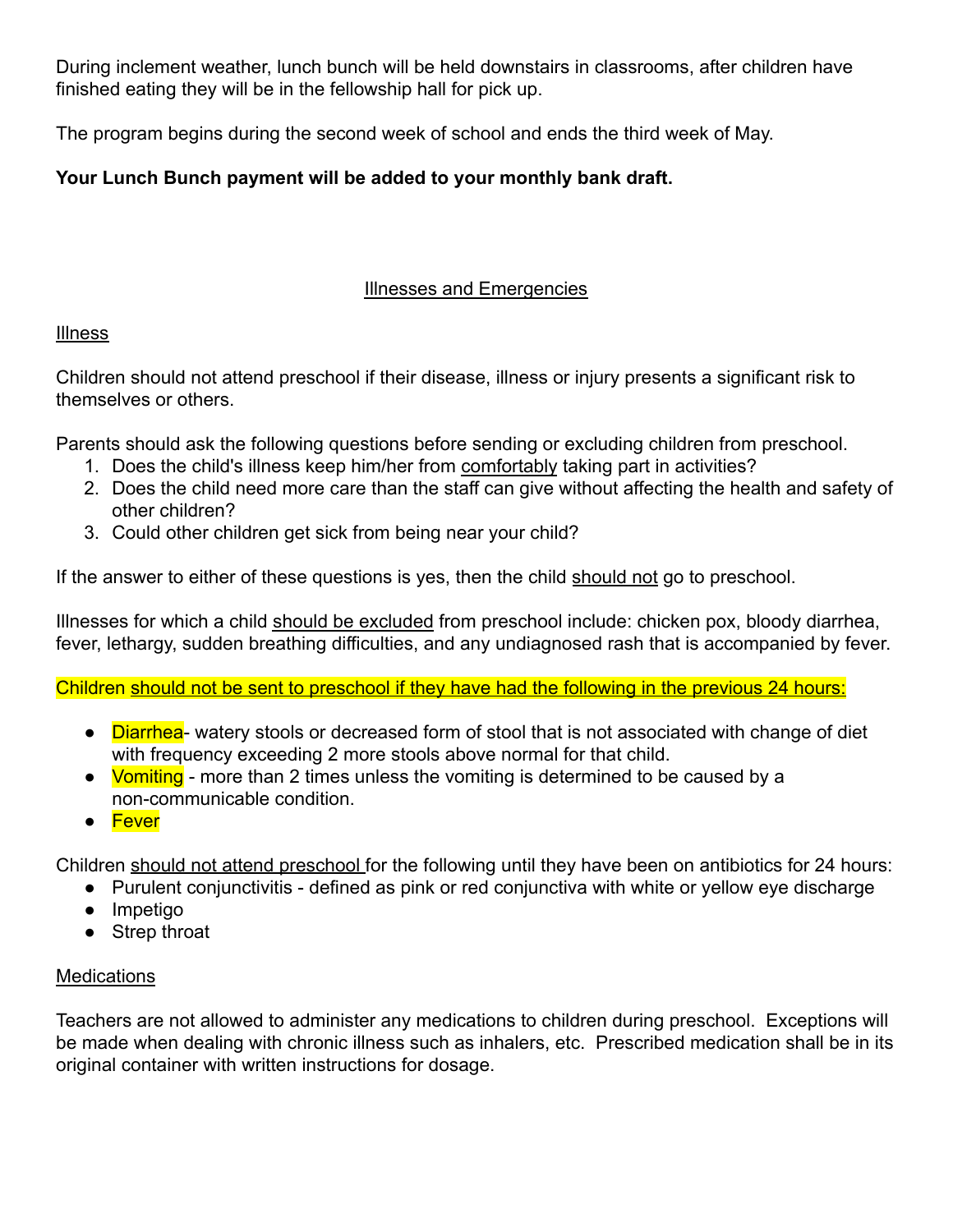#### Emergency Procedures

Our teachers are certified in CPR. A first-aid kit is kept in every class. If your child becomes ill during the day, you will be contacted and asked to pick up your child as soon as possible. If your child is injured or becomes ill and immediate medical attention is necessary, emergency assistance will be requested by 911. You will be notified immediately. It is very important that you provide us with a telephone number where you can be reached for any emergencies.

### General Classroom Information A-to-Z

#### **Birthday Parties**

Parents are asked to be considerate when extending birthday party invitations to children in their child's class by either extending the invitations personally to all children in the class, or by mailing the invitations to the invited children. Your regard for this policy will help maintain a feeling of acceptance for all children in your child's class. We do celebrate Birthdays in the classrooms. Please let your teacher know if you would like to bring in a special treat.

#### **Clothing**

Children should be dressed appropriately for school each day. Good shoes are essential for the playground. If your child does wear sandals to school they must have a strap to stay on their foot (No Flip Flops, or crocs). Each child needs a change of clothing to be kept at school in their cubby. Please change from a warm weather outfit to a cold weather outfit at appropriate times of the year. Be sure to label all of your child's belongings.

#### Custody Procedures of Parents/Legal Guardians

We cannot accept notes from one parent telling us that the other parent may not see or take the child from the school. If one parent has custody of the child, and there is a potential problem, we must have an enforceable legal document for our files stating the identity of the legal guardian.

#### **Diapers**

You are responsible for bringing disposable diapers and wipes for your child. Orange Preschool does not accept cloth diapers. Children in diapers are asked to bring in a box of diapers at the beginning of the year for your child. Children in our 3 and 4-year-old program will be expected to attend to their own toileting needs.

#### Discipline Policy

The discipline policy of Orange UMC Preschool is designed to promote positive behavior management. Teachers reinforce acceptable behavior by praising the child for what he/she is doing.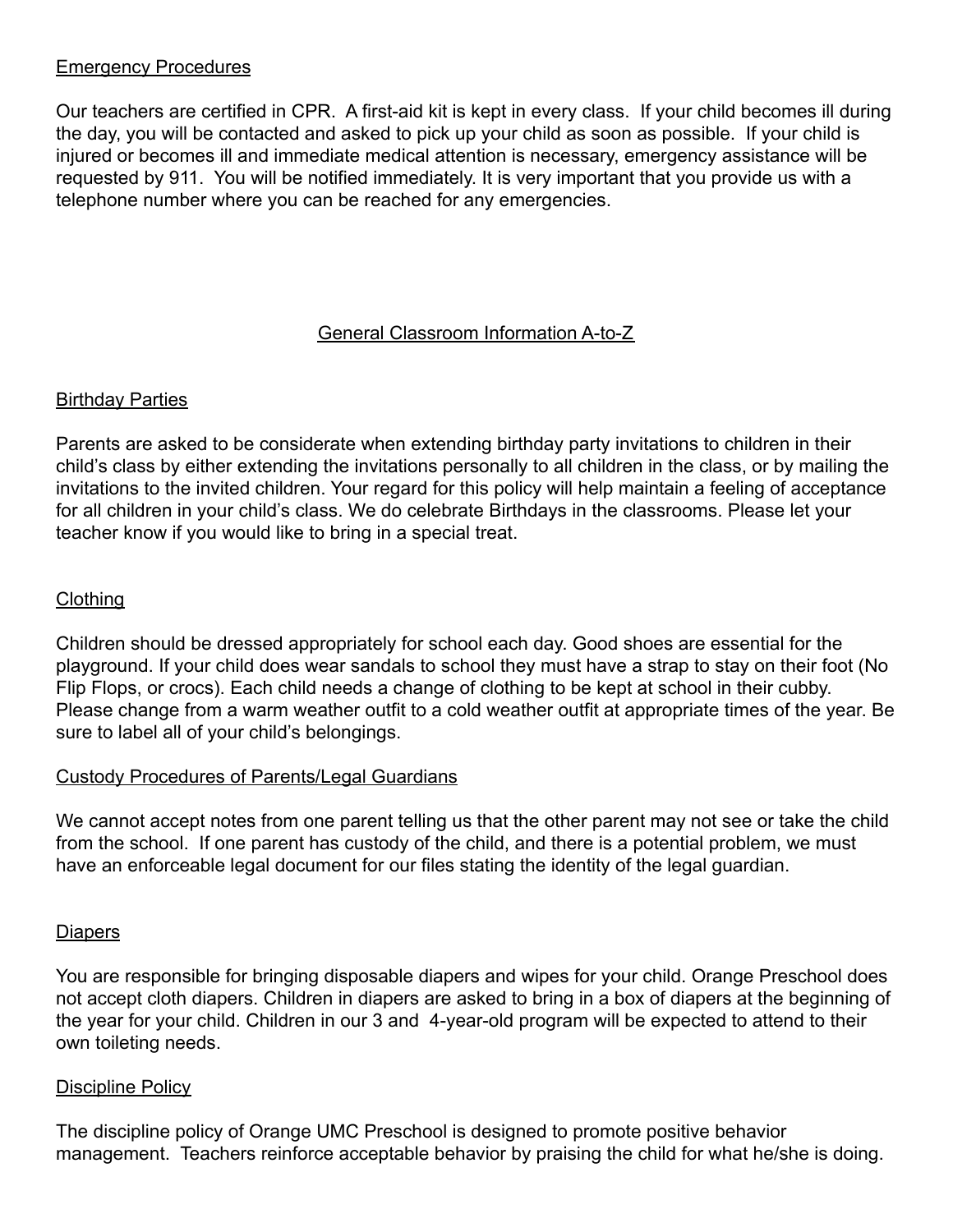Positive reinforcement encourages good behavior and helps the child feel good about him or herself. For the child who exhibits unacceptable behavior, the teacher may remove that child from the situation to help calm and refocus, then the child may rejoin the group.

#### **Backpacks**

We prefer no backpacks to come to preschool. If your child has a backpack please keep them in your car. It is requested that toys and personal items be left at home unless it is important for your child in separating from home. Each classroom will give more specific guidelines for toys brought for Show and Tell.

#### Field Trips

Occasionally, your child's teacher may arrange a field trip. These trips provide many new and exciting learning experiences. Trips will be completed during regular school hours. Parents will be responsible for arranging their child's transportation to and from the event. Field trips are contingent on parent participation and may be canceled due to lack of parental support. Siblings will not be allowed to attend field trips.

#### **Head Lice Policy**

Head Lice is an easily treated condition that millions of school children get every year. It is not associated with any serious medical problems, and children from any family can get them.

If your child has lice, they must be treated with an effective medicated product. All nits must be removed from the hair. Children will be allowed back to preschool after they have been treated with an effective product **and all nits have been removed.**

### Parent -Teacher Conference

Parent-Teacher conferences will be scheduled in October. This conference is extremely important and all parents are strongly recommended to attend. You may request a conference at any other time during the school year. Teachers are available to conference with specialists and/or parents by appointment. Conferences can be in person or by phone.

#### Pick up - changes to Normal procedure

Any change of plans in pick up, must be in writing. You may send by email if plans change during school hours. This does not include persons listed on your emergency form.

#### **Playground**

Orange United Methodist Church playground is reserved for preschool children only, during preschool hours. **Parents should remain outside the fence when dropping off or picking up child.** Parents and siblings may use the playground after school hours and lunch bunch hours, when teachers have accounted for all students and left the playground. If you use the playground, please respect the space and pick up all toys at the end of play.